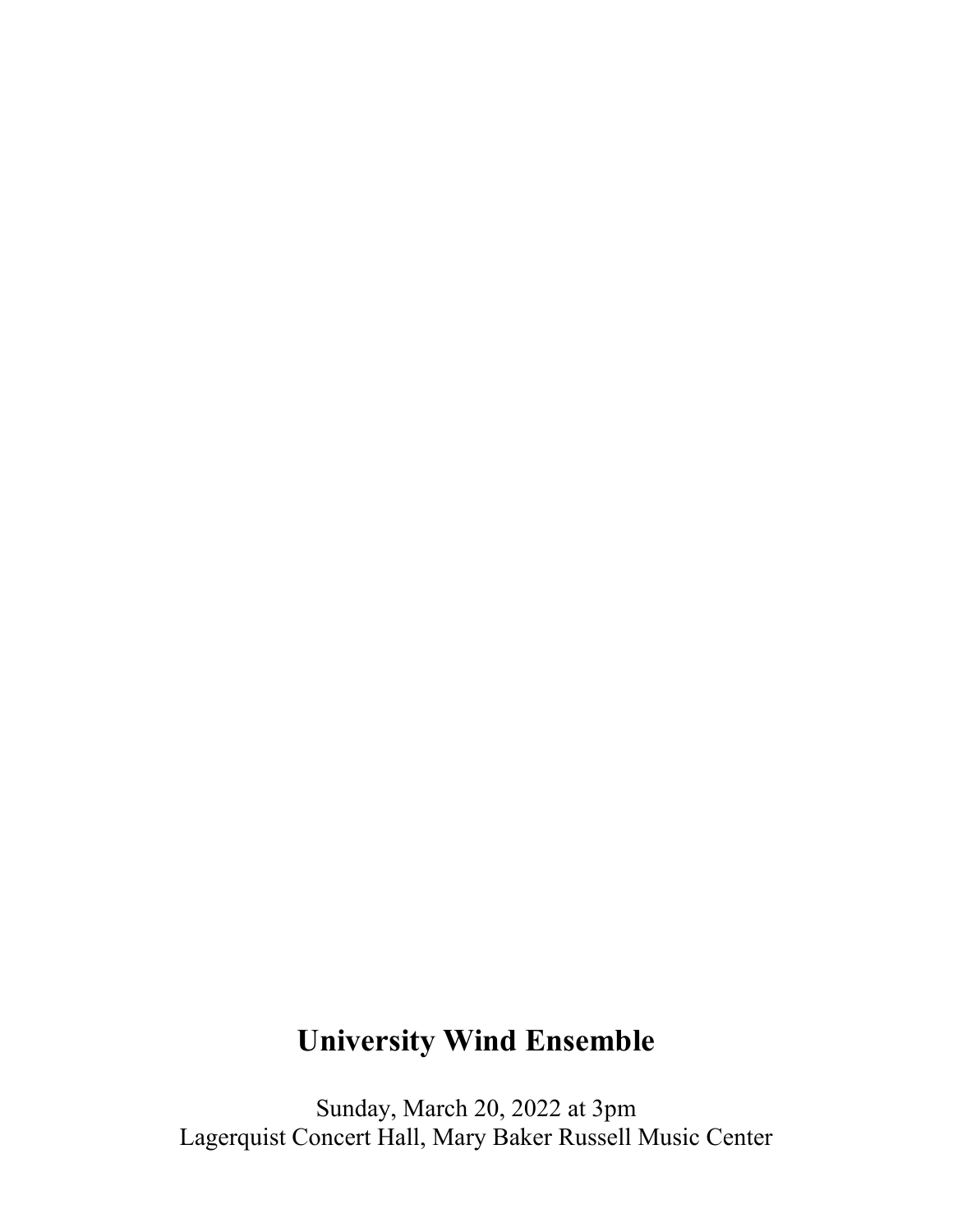Pacific Lutheran University School of Arts and Communication / Department of Music presents

# **University Wind Ensemble**

## Edwin Powell, *conductor*

### Sunday, March 20, 2022 at 3pm Lagerquist Concert Hall, Mary Baker Russell Music Center

Welcome to Lagerquist Concert Hall.

Please disable the audible signal on all watches and cellular phones for the duration of the concert. Use of cameras, recording equipment and all digital devices is not permitted in the concert hall.

## **PROGRAM**

| Ron Gerhardstein, conductor |  |
|-----------------------------|--|
|                             |  |
|                             |  |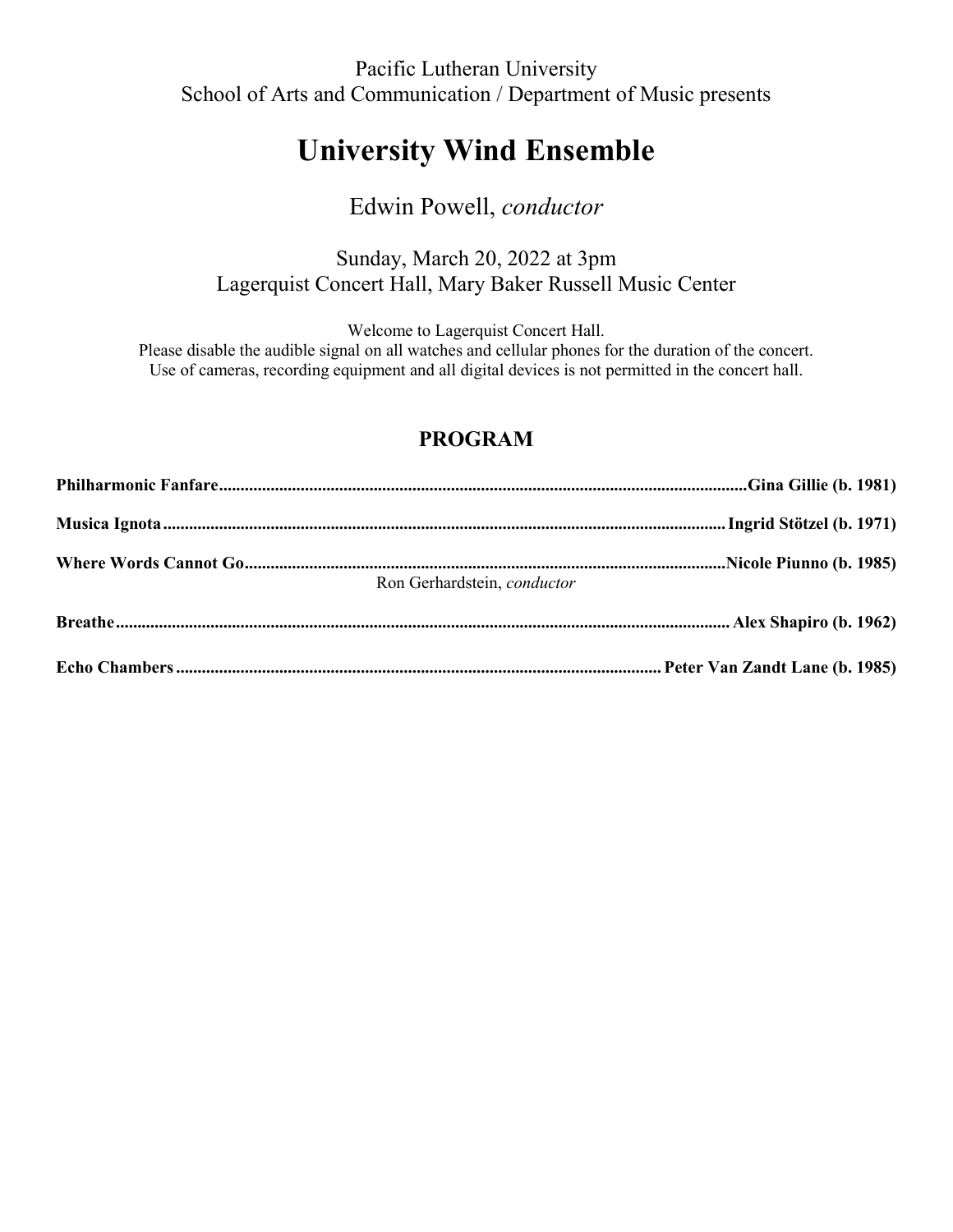#### **Program Notes**

Commissioned by Adam Stern and the Seattle Philharmonic Orchestra, *Philharmonic Fanfare* was written as a symphonic fanfare for the Seattle Philharmonic's 75th anniversary celebration. The piece, scored for an orchestral brass section, employs quartal harmony, snappy fanfare rhythms and flowing melodies. The opening seven-note motif represents the letters in "Seattle," and this motif weaves in and out of the contrasting melodies throughout the duration of the fanfare. Exciting and uplifting, this fanfare is scored for three trumpets in Bb, four horns in F, two tenor trombones, one bass trombone, and one tuba.

**Dr. Gina Gillie** is Professor of Music at Pacific Lutheran University where she teaches horn, chamber music, aural skills, composition, music history, conducts a horn choir, and performs frequently in solo and chamber recitals. At the university, she is a member of two faculty chamber ensembles: the Camas Wind Quintet and the Lyric Brass Quintet. As an orchestral player, Dr. Gillie held the position of Assistant Principal with Symphony Tacoma from 2008-2017. She actively freelances with several professional groups such as the Pacific Northwest Ballet, the Fifth Avenue Theater, the Vashon Opera, the Northwest Sinfonietta, and the Seattle Soundtrack Orchestra. In 2006, she attended the Tanglewood Music Festival as an orchestral fellow where she worked with several world-class musicians such as James Levine, Elliot Carter, Bernhard Haitink, Stefan Asbury, Herbert Blomstedt, Charles Rosen, Barry Tuckwell and John Williams. Dr. Gillie received her bachelor's degree in horn performance from PLU and her master's and doctoral degrees in horn performance from the University of Wisconsin-Madison. While in graduate school, she began her foray into composition as well as the natural horn, both of which have become specialties for her. As a composer, she enjoys writing chamber music for horn and other instruments, and she frequently receives commissions for a variety of chamber works. Her compositions have received several performances both nationally and internationally. A list of her compositions as well as other information about Dr. Gillie can be found on her website: sites.google.com/a/plu.edu/gina-gillie---hornist-composervocalist. When she is not playing horn or writing music, she enjoys practicing aerial silks.

There are times in life when it is hard to find the right words. At times like this music is often able to speak in ways we cannot. My wish is that *Where Words Cannot Go* can be whatever it needs to be for anyone who hears it. Throughout this piece I personally hear various musical moments that are like waves of grief taking over a person. To me, it tells a story of loss while searching for light and healing.

**Nicole Piunno** is a composer who views music as a vehicle for seeing and experiencing the realities of life. Her music often reflects the paradoxes in life and how these seeming opposites are connected as they often weave together. Her harmonic language and use of counterpoint mirrors the complexity of our world by acknowledging light and dark, past and present, beauty and brokenness, confinement and freedom, chaos and order, spiritual and physical, life and death. Nicole holds a Doctor of Musical Arts degree in composition and a Master of Music degree in theory pedagogy from Michigan State University. Her composition teacher was Ricardo Lorenz. She earned a Master of Music degree in composition at Central Michigan University, studying with David Gillingham. Nicole earned a Bachelor of Music degree in music education and her emphasis was on trumpet. Her music has been performed by the Principal Brass Quintet of the New York Philharmonic, Athena Brass Band, The United States Coast Guard Band, Wind Symphony of Clovis, the University of North Texas Wind Ensemble, and at many other universities and conservatories around the country. Her chamber music has also been performed at the Orvieto Musica TrumpetFest in Orvieto, Italy, the International Trombone Festival, and multiple International Trumpet Guild Conferences.

The famous Rhineland mystic, nun, healer, and composer Hildegard von Bingen (1098-1179) hardly needs an introduction. Recent popular and scholarly discoveries of her music as well as correspondences and writings on natural healing have made her famous to the public at large. Her extraordinary achievements, all the more astonishing considering the burden of being a woman in a medieval monastic world, have made her something of an international cult figure. My composition *Musica Ignota* draws inspiration from Hildegard's music as well as her lesser-known invented language system entitled Lingua Ignota (Latin for "unknown language"). To write in this imaginary language, she used an alphabet of 23 letters and created a glossary of over 1000 beautiful, unknown words, presumably intended as a universal language for mystical purposes. The opening to the glossary in the *Wiesbaden Riesencodex* disarmingly states that Lingua Ignota is "an unknown language brought forward by the simple human being Hildegard (Ignota lingua per simplicem hominem Hildegardem prolata)." Having grown up in the Rhineland myself, I have long been fascinated by Hildegard von Bingen and it is my hope that the "unknown music" brought forth in my composition *Musica Ignota*, serves to honor her life and work.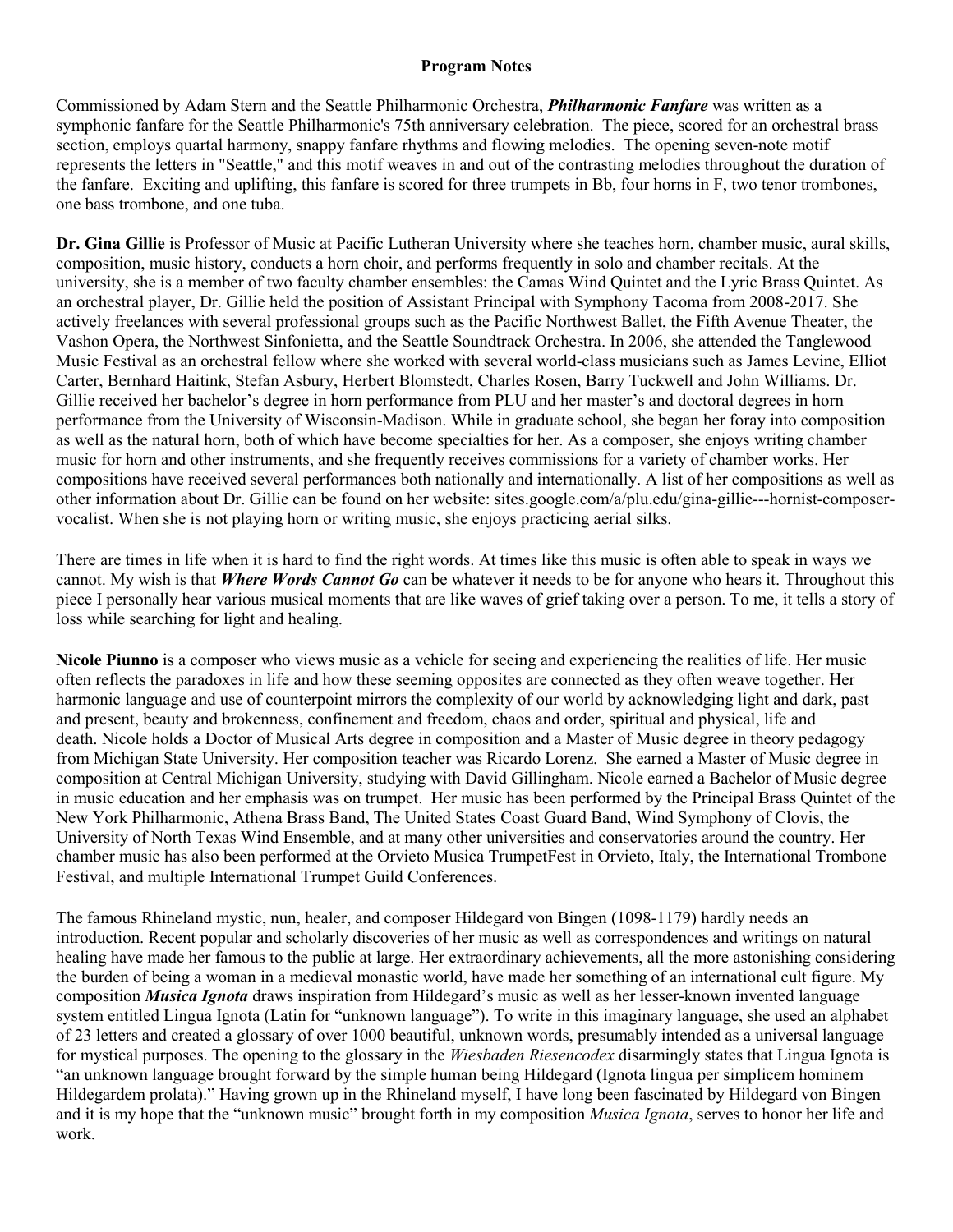**Ingrid Stölzel** has been described as having "a gift for melody" (*San Francisco Classical Voice*) and "evoking a sense of longing" that creates "a reflective and serene soundscape that makes you want to curl up on your windowsill to re-listen on a rainy day," (*I Care If You Listen*). Stölzel was born and raised in Germany and has resided in the United States since 1991. She holds a DMA in composition from the University of Missouri, Conservatory of Music and Dance in Kansas City, and a Master of Music in composition from the Hartt School of Music in Hartford, CT. Before joining the University of Kansas School of Music, she served as Director of the International Center for Music at Park University. Stölzel's compositions have been commissioned by leading soloists and ensembles, and performed in concert halls and festivals worldwide, including Carnegie Hall, Merkin Concert Hall, Kennedy Center, Seoul Arts Center, Thailand International Composition Festival, Festival Osmose (Belgium), Vox Feminae Festival (Israel), Dot the Line Festival (South Korea), Ritornello Chamber Music Festival (Canada), Festival of New Music at Florida State (USA), Beijing Modern Music Festival (China), Festival of New American Music (USA), and SoundOn Festival of Modern Music (USA). Her music has been recognized in numerous competitions, among them recently the Suzanne and Lee Ettelson Composer's Award, Red Note Composition Competition, the Robert Avalon International Competition for Composers, and the Kaleidoscope Chamber Orchestra Competition. Recordings can be found on various commercial releases including her portrait album, *The Gorgeous Nothings*, which features her chamber and vocal chamber music.

#### *Breathe*

Much of the year 2020 is epitomized by the concept of being deprived of breath. From the lung-destroying effects of COVID-19, to the murderous strangulations of police brutality. From the searing, choking walls of wildfire smoke, to the smothering treason of politicians attempting to asphyxiate democracy. It was tempting to title this piece, *2020*. But the pandemic, the systemic racism, the climate changes, and the abuses of power that churned malevolently as I composed this music, although heightened by a collective awareness, are neither new, nor approaching any resolution. As quarantine has led millions of people to repeat the same day over and over, a simple theme of twelve notes repeats nine times, painfully slowly, always in the same order. A piano, rather than a wind instrument from which a deadly virus might be spread, offers up one pensive note at a time, paired with an atmospheric soundscape. As people attempt to stay connected to others through the internet, the combination of isolation and technology are a familiar theme. The static bleakness begins in grayness, becoming only more grim as time passes. Three quarters through, the orchestration gradually fills with sounds made from humans, not computers. The electronic track stops. The technology stops. All we hear are live musicians as the conductor, formerly tethered to unrelenting demands of a metronomic click track, is finally able to allow the ensemble to breathe freely. Phrases climb upward from uncertainty, but of course there is no resolution. There can never be a resolution, because humans are not capable of it. But there can be hope, and breath.

Composer **Alex Shapiro** aligns note after note with the hope that at least a few of them will actually sound good next to each other. Her persistence at this activity, as well as non-fiction music writing, arts advocacy, public speaking, wildlife photography, and the shameless instigation of insufferable puns on Facebook, has led to a happy life. Ever-boastful of her terminal degree of a high school diploma (an impressive feat, having failed 8th grade algebra), Alex lives in the middle of nowhere on a small rock between the coasts of Washington State and British Columbia, and draws from a broad musical palette that giddily ignores genre. Her acoustic and electroacoustic works are published by her company Activist Music LLC, have won almost no awards, are performed and broadcast daily, have rarely been reviewed, and can be found on over thirty commercial releases from record labels around the world. No musician or audience member has yet to contact Alex to request their money back. Emphasis on, "yet." In addition to lavish customer refund policies, Ms. Shapiro is noted for her seamless melding of live and recorded sounds, and for her innovative uses of multimedia in performance and music education. A widely published advocate on topics ranging from technology, copyright, diversity, music education, and the music business, and a likable person from whom you can learn details about python breeding, Alex is the Symphonic and Concert writer member of the Board of Directors of ASCAP, and serves on the Board of Directors of the ASCAP Foundation and The Aaron Copland Fund for Music. Alex's music as well as her other, sometimes unusual pursuits, can be experienced on her website, www.alexshapiro.org

In the most common current usage, an "echo chamber" refers to a system in which beliefs are amplified inside a community where varied or opposing ideas are shut out, and the process of repetition and confirmation-bias lead discourse to become increasingly extreme and polarized. The prevalence of these scenarios is perhaps. More pronounced today than it has ever been, in large part through how technology has increasingly fostered these closed systems in media and social networking. The term has its origins in acoustics, describing a hollow enclosure where sound reverberates. When composing for acoustic instruments and electronics, I'm wary of the meaning that the presence of technology on stage carries in our centuries-old performance traditions. As a result, I'm inclined to connect the use of electronics in live performance to paradigms of technology in our lives, more broadly. Thus, in writing this piece for wind ensemble and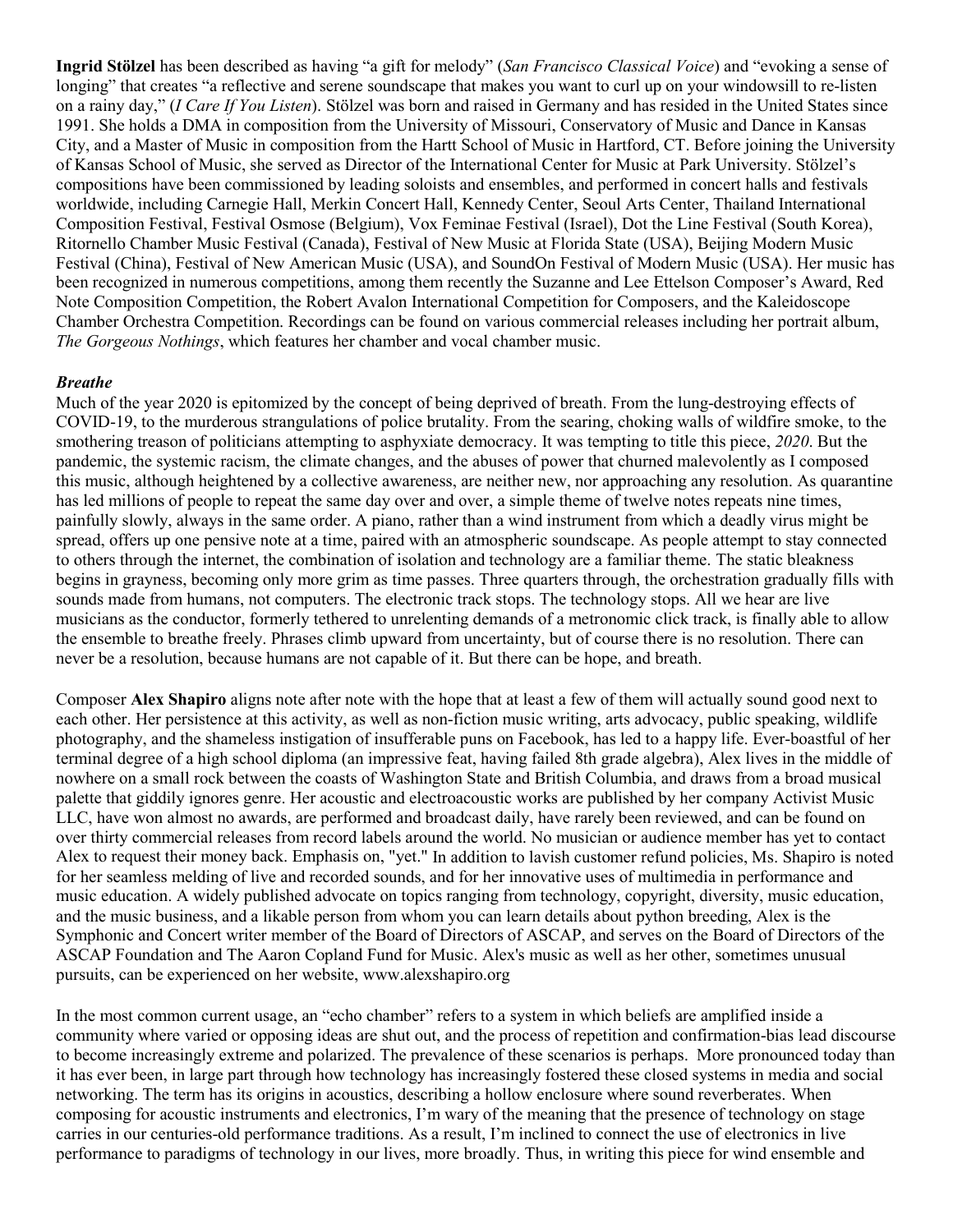electronics, I wanted to find ways that our echo chambers of tribalism might connect with the sonic origins of the term, and how growing presence in our socio-technological lives might be explored through musical storytelling. In my piece, you will immediately hear two contrasting and opposing themes (the first in the woodwinds and percussion, the second in the brass). The themes are metrically polarized and in harmonically incompatible modes. Whereas a more conventional composition might develop the music by combining the themes, these two are like oil and water, and despite a third, more lyrical theme trying to mediate them, they persist in separate spheres until they are pushed together and thrown into conflict. Throughout, electronic echoes, filters, and resonances expand the sonic palette, extend the upper register of the ensemble, and egg-on our thematic characters. A brief heroic moment of common ground is eventually achieved, but it is fleeting and dissolves before it can be satisfyingly felt as a resolution of two opposing entities. *Echo Chambers* was composed for a consortium of fifty wind ensembles, led by and dedicated to Edwin Powell and the Pacific Lutheran University Wind Ensemble.

**Peter Van Zandt Lane**'s music has been praised by critics for its "depth, character, and pleasing complexity" (*Boston Musical Intelligencer*), and has been recognized for its "appeal to musicians and audiences, no matter their personal musical aesthetic" (*Asymmetry Music Magazine*). He composes for chamber ensembles, band, orchestra, and often integrates electronics into his concert music. Tapping into a visceral sense of rhythm and momentum, Peter's works traverse the space between the organic and the mechanical, combining an eclectic range of both classical and vernacular influences with a polyamorous harmonic language. His full-length ballet, *HackPolitik*, explores the unique topic of cyberdissidence through live music, dance, and electronics. Bringing contemporary music and dance into the cross-section of art, technology, and politics, *HackPolitik* was featured on *BBC Radio*, *Boston Magazine*, and *Forbes* (among a number of press outlets that rarely touch contemporary music), and was hailed by critics as "angular, jarring, and sophisticated…very compelling…Ballet needs live music, and this one offered it at the highest level," (*Boston Musical Intelligencer*). The NYC premiere of *HackPolitik* was a New York Times Critics Pick, praised as "refreshingly relevant." (*The New York Times*). A recipient of the 2018 Charles Ives Fellowship from the American Academy of Arts and Letters, Peter has received fellowships from Composers Now, Yaddo, MacDowell Colony, the Atlantic Center for the Arts, and the Virginia Center for the Creative Arts. He has been commissioned by American Chamber Winds (Radix Tyrannis, a concerto for Joseph Alessi premiered at the 2017 WASBE International Conference), the Barlow Endowment for Music Composition, The Sydney Conservatorium Wind Symphony, the Composers Conference at Wellesley College, Dinosaur Annex Music Ensemble, Transient Canvas, and the Purchase Percussion Ensemble, among others. His compositions have been performed across the United States and abroad, by acclaimed musicians and ensembles such as the Cleveland Orchestra, the Lydian String Quartet, International Contemporary Ensemble, Triton Brass, Xanthos Ensemble, East Coast Composers Ensemble, Ensemble Signal, NotaRiotous, The Quux Collective, Freon Ensemble (Rome), and the New York Virtuoso Singers. His works for wind ensemble, particularly *Hivemind* and *Astrarium* have become widely programmed among college and university wind ensembles. Peter holds composition degrees from Brandeis University and the University of Miami Frost School of Music, and studied composition with Melinda Wagner, Eric Chasalow, David Rakowski, and Lansing McLoskey. He is currently Assistant Professor of Composition and Director of the Roger and Phyllis Dancz Center for New Music at the University of Georgia Hugh Hodgson School of Music, and previously held teaching positions at Brandeis University, Wellesley College, MIT, and Harvard.

#### **About the Conductors**

**Edwin Powell** is the Director of Bands and Professor of Music at PLU, where he is responsible for the University Wind Ensemble, conducting and music education methods courses. In 2015 he was the recipient of a PLU Faculty Excellence Award. Dr. Powell earned degrees from the University of the Pacific, the Cincinnati College – Conservatory of Music, and The University of North Texas, where he completed a Doctor of Musical Arts in Conducting studying with Eugene Migliaro Corporon. Previous to his 2005 appointment at PLU, Dr. Powell was on faculty at the University of Tennessee, where he was Assistant Director of Bands responsible for the Symphonic Band, the 350-member Pride of the Southland Marching Band, conducting courses and music education methods courses. Dr. Powell maintains an active schedule as a clinician and adjudicator worldwide conducting groups from San Francisco, California to Riyadh, Saudi Arabia. He enjoys producing recordings, is a contributing author for the immensely popular textbook series *Teaching Music Through Performance in Band*, by GIA Publications, and is published in the *NBA Journal*, *Voice Magazine* and the *Journal of Band Research*.

**Ron Gerhardstein** is Associate Professor of Music Education at PLU where he teaches coursework in the music education curriculum and serves as the conductor of the PLU Concert Band. In addition, he instructs Music 101